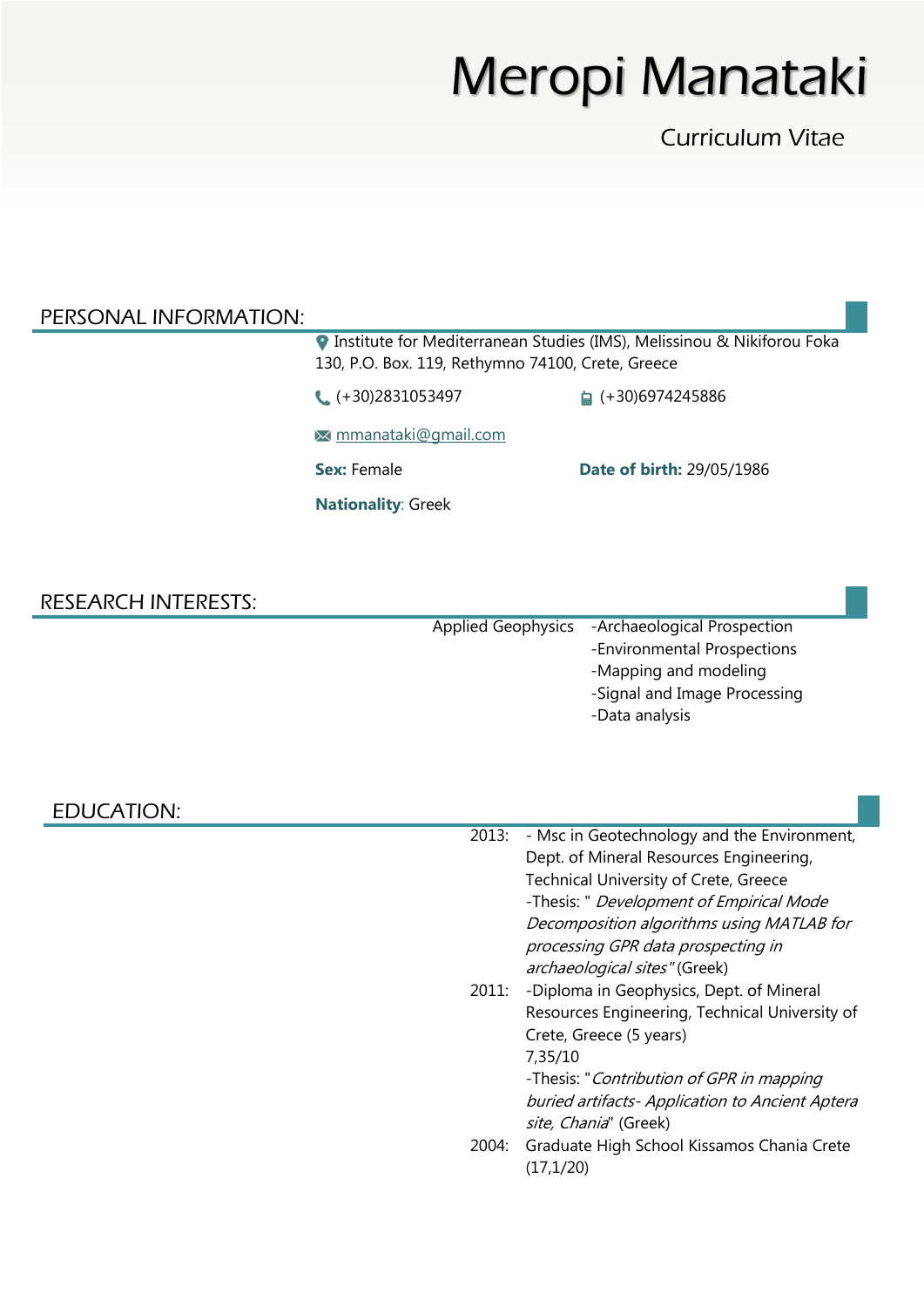#### WORKING EXPERIENCE:

| October 2013 - | Research Associate<br>$\bullet$                               |
|----------------|---------------------------------------------------------------|
|                | Present: IMS F.O.R.T.H., Laboratory of Geophysical -Satellite |
|                | Remote Sensing and Archaeo-environment                        |
|                | Responsibilities                                              |
|                | Geophysical surveys, Geophysical data processing and          |
|                | interpretation, technical reports                             |
|                | Projects participation                                        |
|                | - IGEAN: Innovative Geophysical Approaches for the            |
|                | Study of Early Agricultural Villages of Neolithic             |
|                | Thessaly.                                                     |
|                | - ArchaeoLandscapes Europe: European multiannual              |
|                | project (2010-2015) - European Commission -                   |
|                | Directorate General Education and Culture, Programme          |
|                | « Culture » (2007-2013).                                      |
|                | -WATERLEAKS: Integrated use of Space, Geophysical,            |
|                | and Hyperspectral Technologies intended for                   |
|                | Monitoring Water Leakages in Water Supply Networks            |
|                | in Cyprus.                                                    |
|                | -ΚΡΗΠΙΣ-ΠΟΛΙΤΕΙΑ: Νέες Τεχνολογίες στην Έρευνα, Μελέτη,       |
|                | Τεκμηρίωση και Πρόσβαση στην Πληροφορία Αντικειμένων          |
|                | Πολιτισμικής Κληρονομιάς και Μνημείων.                        |
| 2010:          | Internship<br>$\bullet$                                       |
|                | 25th Ephorate of Prehistory and Classical Antiquities -       |
|                | Aptera Archaeological Site (2 months)                         |
|                | Responsibilities                                              |
|                | GPR survey in various areas within the archaeological         |
|                | site, data processing and interpretation.                     |
| 2008:          | Internship<br>$\bullet$                                       |
|                | Institute of Geology & Mineral Exploration (IGME), Dpt.       |
|                | Of Engineering Geology (2 months)                             |
|                | Responsibilities<br>$\bullet$                                 |
|                | Training in soil mechanics: sieve analysis, soil              |
|                | classification, shear tests and failure criteria.             |
|                |                                                               |
|                |                                                               |
|                |                                                               |

### LANGUAGES:

Greek: Native proficiency

English: Certification of Proficiency in English, University of Michigan, 2009